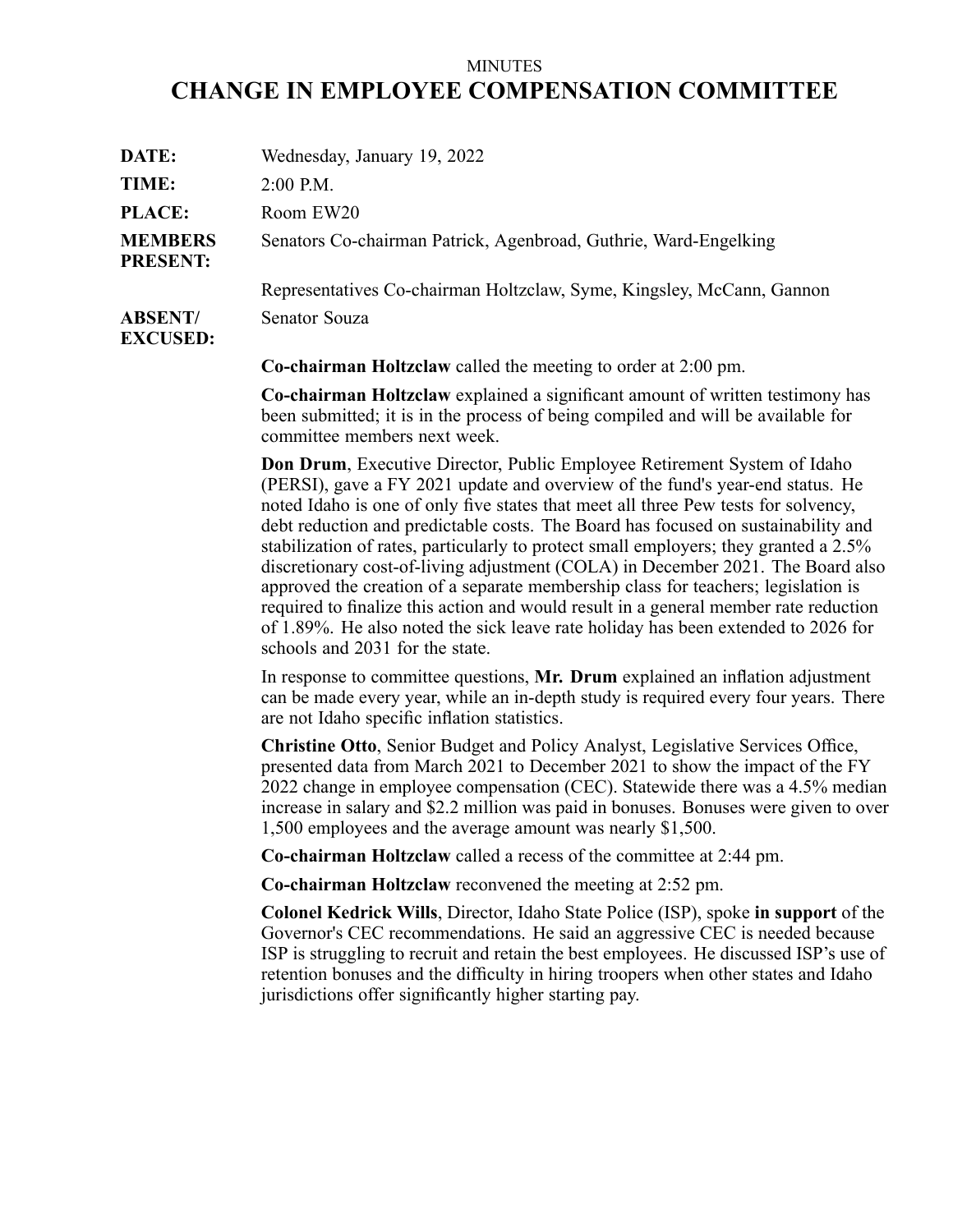**Susan Buxton**, Director, Department of Parks and Recreation, stated the recommended 5% CEC would allow her department to address their unique needs. Difficulty recruiting entry-level jobs has led to understaffing and more overtime and compensatory time. She noted many of their employees also have difficulty finding housing. The department is serving more visitors with fewer staff than they had in 2010. She stated the committee's actions do send <sup>a</sup> message to state employees.

In response to committee questions about additional benefits that could be offered, **Ms. Buxton** suggested providing housing, since many parks are in remote areas, flexible schedules, pay adjustments based on commuting time, and hiring and retention bonuses.

**Jeff Anderson**, Director State Liquor Division and Idaho Lottery, explained his retail group positions have 140% turnover; they are not usually included in <sup>a</sup> CEC, but he stated they should be. He also noted both agencies operate entirely from dedicated funds, so no general fund dollars are used. He asked the committee to suppor<sup>t</sup> his employees and the Governor's recommendation.

**Jess Byrne**, Director, Department of Environmental Quality (DEQ), spoke about how the department's turnover rate impacts morale, creates burnout and is starting to create delays for customers. FY 2021 turnover was 10-15%, but this year is on track to far exceed that percentage. DEQ particularly struggles to attract engineers and <sup>a</sup> job posting can go weeks without <sup>a</sup> single applicant. He stated it is becoming common to lose staff to other governmen<sup>t</sup> agencies, including smaller cities. He said <sup>a</sup> significant CEC is needed not only to attract employees, but to reward existing ones. He noted benefits can be enticing, but still do not help employees pu<sup>t</sup> food on the table.

**Patti Perkins**, Director, Department of Finance, discussed the stiff competition for Examiners. She noted PERSI benefits are not <sup>a</sup> big attraction for young employees and said the state does not have to pay at the top end of the scale, but they must pay enough to remain in the hunt for good employees.

**Dave Jeppesen**, Director, Department of Health and Welfare, said voluntary turnout in his department has jumped from 14 to 21%. The department has identified five job classes that saw particularly high turnover, including two nursing positions and Child Welfare Social Workers. He asked the committee to provide directors the monetary flexibility to address unanticipated needs as the employment situation is very fluid.

In response to committee questions, **Mr. Jeppesen** noted the Governor's CEC recommendation provides additional funding for 13 hard-to-fill positions within the department. Regarding inflation, he felt there is <sup>a</sup> permanen<sup>t</sup> shift happening in the cost of living and wages, both within Idaho and across the country.

**Co-chairman Holtzclaw** called <sup>a</sup> recess of the committee at 3:54 pm.

**Co-chairman Holtzclaw** reconvened the meeting at 4:05 pm.

**Jane Donnellan**, Administrator, Division of Vocational Rehabilitation, discussed using underfill: hiring an uncertified employee, then assisting them to gain the necessary licensing. She said there is considerable stress on current staff from high turnover and stated she needs flexibility in compensation to do things like offer meritorious bonuses above 20% or use CEC funds early.